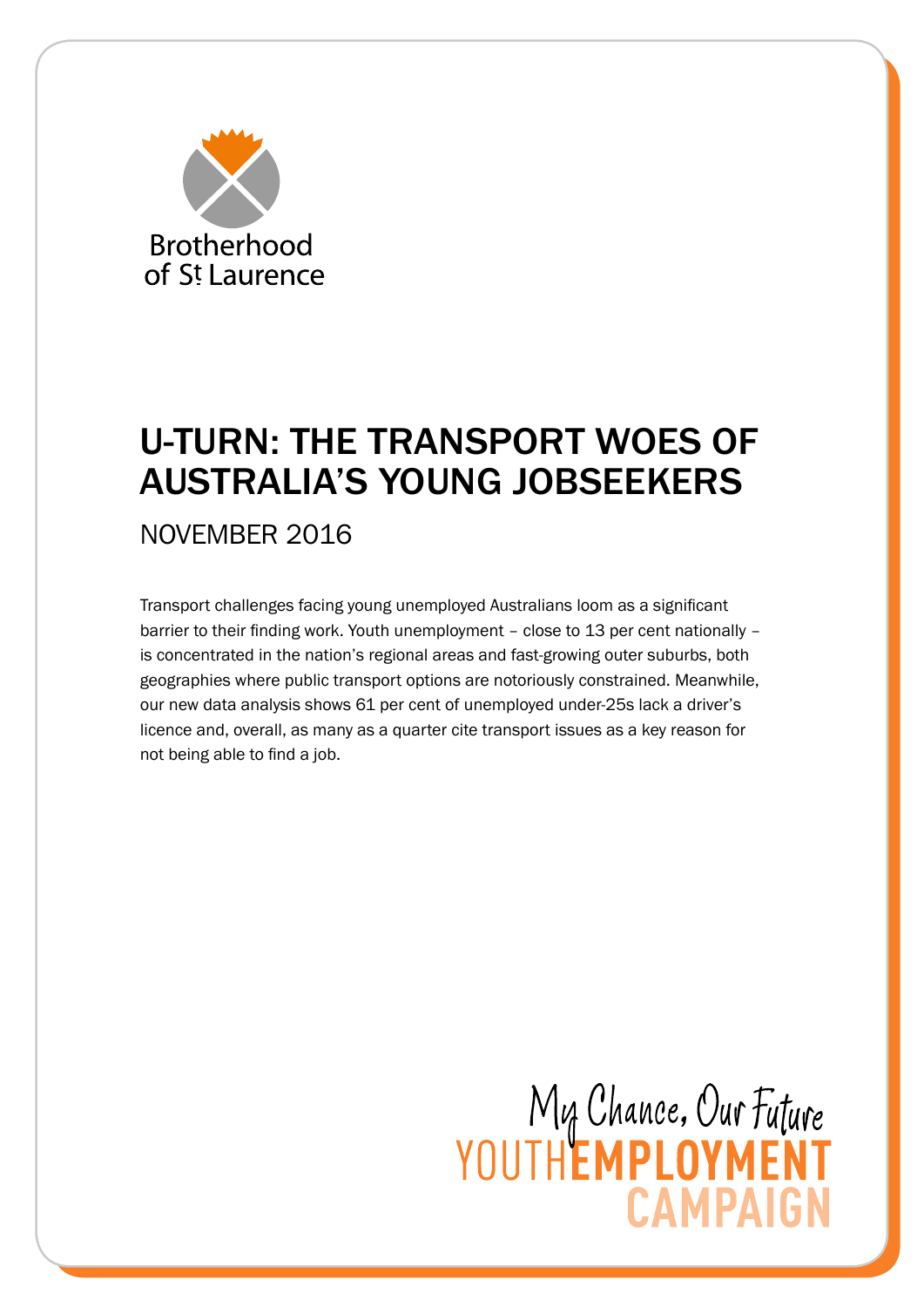



# TRENDING: YOUTH UNEMPLOYMENT RATE STUBBORNLY HIGH

The youth unemployment rate of 12.8 per cent (trend rate) for October remains much higher than the rates before the global financial crisis – which were below 9 per cent – according to the Australian Bureau of Statistics (ABS) (Figure 1). The rate has climbed steadily from the year's low of 12.2 per cent in January 2016. More than 268,000 youth in the labour market are unable to find a job.

With an unemployment rate of 12.8 per cent, young people aged 15 to 24 in the labour market are more than three times as likely to be unemployed as those aged 25 and over, who have an unemployment rate of 4.2 per cent.

The large gap in unemployment rates suggests young people's experiences in the labour market are different from those of older people. This is explored in the next section.



#### Figure 1: Unemployment rates (%) in Australia, various age groups, October 2008 to October 2016

Source: ABS, *Labour force, Australia,* October 2016, cat. no. 6202.0, trend data.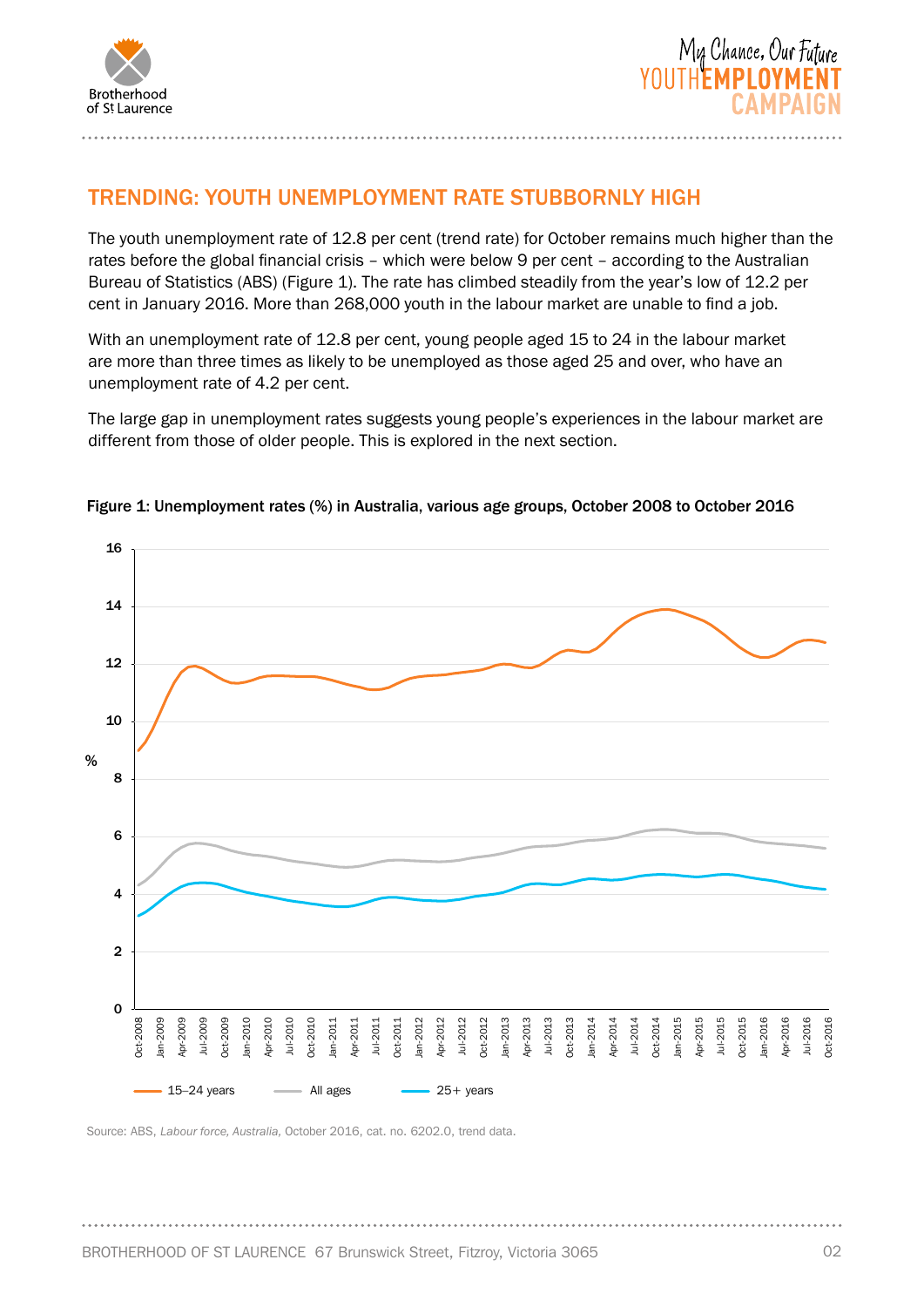



## BARRIERS TO WORK

To gain insights into the barriers faced by unemployed youth we used data from the latest annual 'wave' of the Household Labour Income and Family Dynamics in Australia (HILDA) Survey of more than 13,000 people.

In each year of this survey unemployed participants are asked about their perceptions of the reasons for not being able to find work. Figure 2 shows the main responses, indicating the relative importance of these factors for unemployed people aged under 25, between 25 and 54, and 55-plus.

Among young people the four main factors were:

- lack of work experience an issue for 42.3 per cent
- lack of education and training an issue for 29.9 per cent
- many applicants for jobs an issue for 30.3 per cent
- transport an issue for 25.1 per cent

### Figure 2: Reasons for not getting a job (%), various age groups, 2014



Source: HILDA data wave 14

Note: Respondents could give multiple reasons